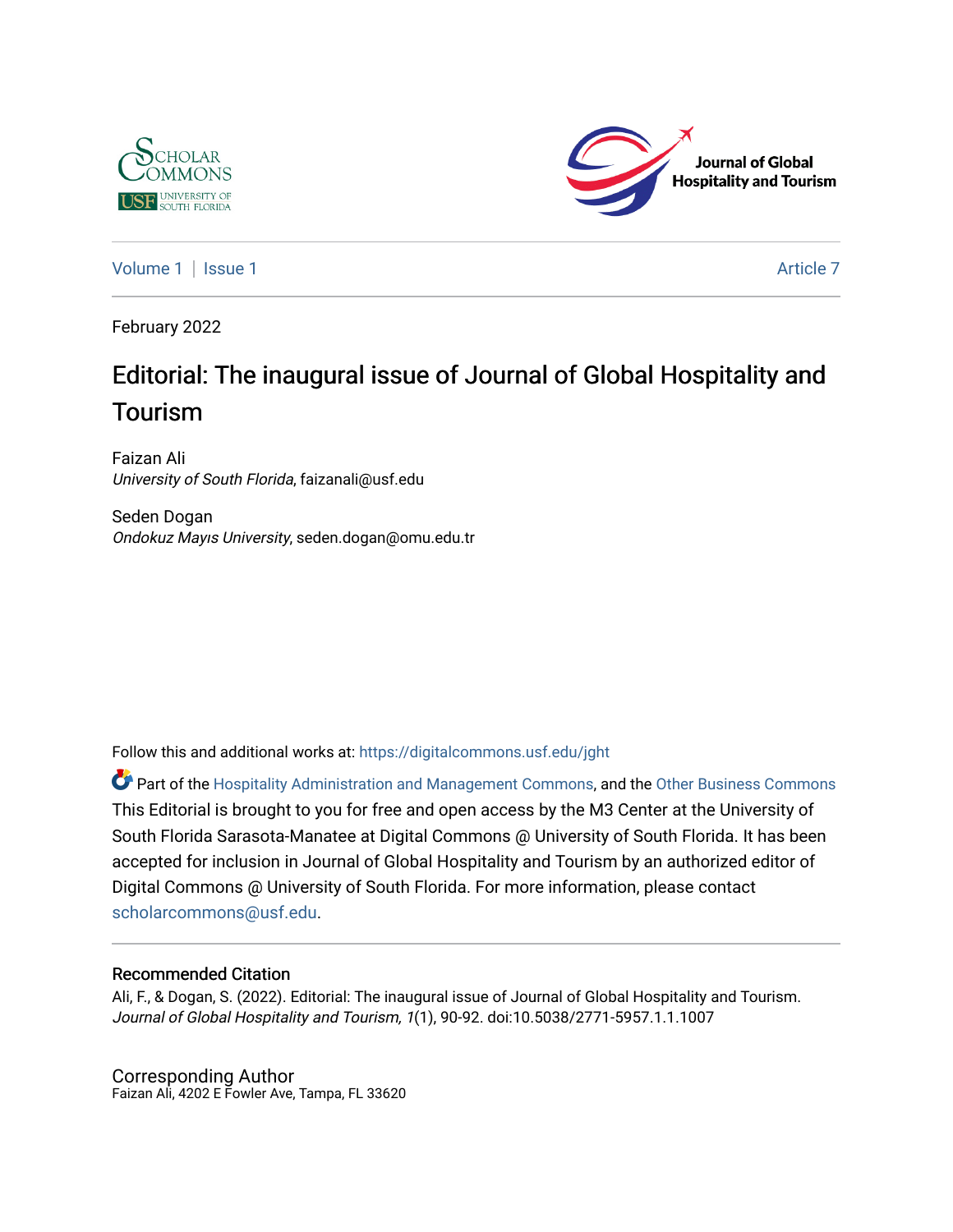# **Editorial**

## **The Inaugural Issue of Journal of Global Hospitality and Tourism**

*"Quality is never an accident. It is always the result of an intelligent effort" - John Ruskin*

It is our pleasure to publish the inaugural issue of the Journal of Global Hospitality and Tourism (JGHT). This new journal aims to provide an intellectual platform and ideas for international scholars, by promoting studies related to global hospitality and tourism. Editorial policy of JGHT focuses on publishing original research articles, review papers and communications that identify, explain, analyze, and review real-world business phenomena/issues.

Our vision is to make JGHT as one of the most innovative, proactive, and creative journals in our field and to establish itself as one of the leading academic journals in hospitality and tourism. To accomplish this vision, we have appointed international established scholars as well as many upcoming talented researchers to JGHT's editorial advisory board (EVB) and editorial review board (ERB). We are also proud to announce that we have a very good representation of individuals (in terms of geographical locations, gender, and academic position) on our EAB and ERB. We are also proud to announce that JGHT is a true open access journal which means that it is free to submit, publish, and/or access the content in the journal. It is made possible with the generous support from M3 Center for Innovation in Hospitality and Tourism and the University of South Florida Library.

While JGHT is an academic journal and focuses on research work conducted by academics working in higher education institutes; contributions to JGHT are particularly welcome from practitioners and professionals working in private, public, and non-profit organizations globally. JGHT welcomes theoretical, empirical, and applied manuscripts related to various sectors within the global hospitality and tourism industry to be considered for publication. Manuscripts can be based on theoretical arguments, empirical findings, case studies and/or methodological developments. Qualitative, quantitative, and mixed-methodology submissions are all welcome.

The first issue of JGHT includes five interesting and solid research articles and two viewpoints. The first article by Yuehan Cao, Jiyeon Jeon, Liang (Rebecca) Tang, and Xi Wang replicates an earlier study that analyzed hospitality and tourism research contributions in the first decade of the new millennium (Park et al., 2011) using a time frame of 2010-2019. Their study reviewed six toptier hospitality and tourism journals, including the *International Journal of Hospitality Management*, *Journal of Hospitality & Tourism Research*, *Cornell Hospitality Quarterly*, *Tourism Management*, *Journal of Travel Research*, and *Annals of Tourism Research*. The papers were classified by research themes in the hospitality and tourism categories, respectively. The results offered the rankings by publication productivity pertaining to individual authors, universities, and countries/regions across the world. The findings give insights into future directions and identify research needs for academicians and industry practitioners in the hospitality and tourism field.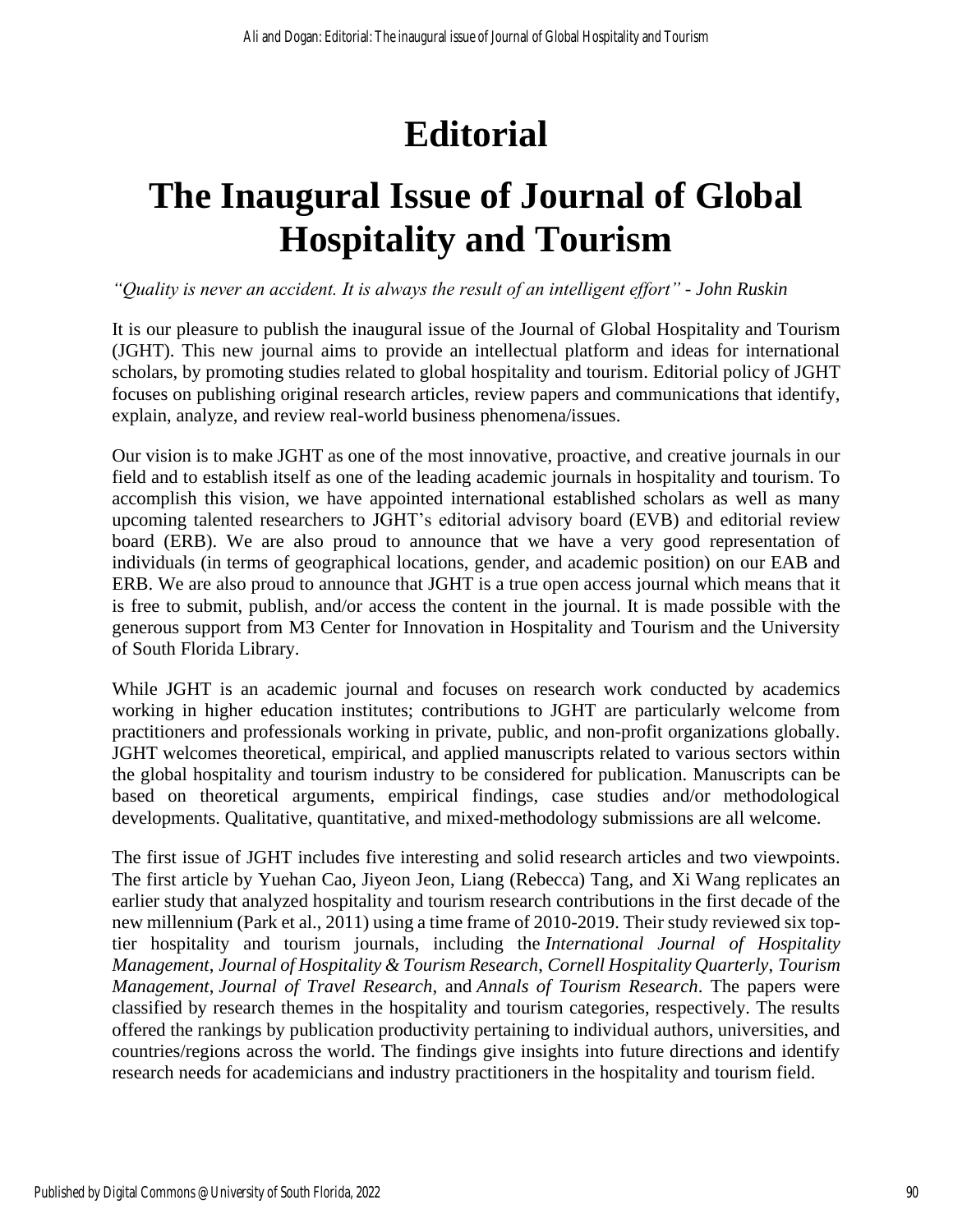The second article by Foad Irani and Hasan Kilic from Eastern Mediterranean University explores how to enhance hotels' environmental performance by adopting green human resource management practices. Their study developed and investigated a moderation model which examined the green process innovation as a moderator onto the relationship between green human resource management and environmental process through the lens of Ability-Motivation-Opportunity theory. They collected data from 220 full-time employees of 3, 4, and 5-stars green hotels in Turkey. The findings demonstrated the importance of adopting green practices in advancing organizational performance, especially the environmental aspect. The novel findings of this study enrich the moderation effect of green process innovation in hospitality literature.

The third study is conducted by Jaewook Kim, Liang (Rebecca) Tang, Xi Wang, and Linan Zhang. This study aimed to examine the relationship among entrepreneurship capital, perceived feasibility, perceived desirability, and entrepreneurial intention in sharing lodging by using the entrepreneurial event model. Particularly, entrepreneurship capital was evaluated as a secondorder factor with four first-order sub-variables: financial, social, intellectual, and human capital. Data were collected from online surveys completed by 328 respondents. Second-order factor analysis and structural equation modeling were used in the analysis. Results confirmed that all four sub-variables contributed to inclusive capital. Inclusive capital positively influenced perceived feasibility and perceived desirability, which led to entrepreneurial intention. This study contributes to the evolving knowledge of sharing accommodations and enriches the research body of entrepreneurship via examining hosts of sharing lodging as innovative micro-entrepreneurs. It offers practical tools to help prospective hosts assess whether they are ready to operate a sharing lodging business.

The fourth study in this inaugural issue is conducted by Jessica Wiitala and Trishna Mistry. The purpose of this study was to analyze the relationships between hospitality organizations' crisis response during the COVID-19 pandemic with hospitality employees' attitudes and behaviors. Data was collected using a survey distributed on Amazon Mechanical Turk targeting hospitality industry employees. The findings reveal that crisis response is related to psychological well-being, job satisfaction, and organizational commitment among hospitality industry employees. This study broadens the scope of crisis management literature in the hospitality field. Furthermore, it establishes the significance of effective crisis response for hospitality industry employees' wellbeing and positive outcomes.

The last article presents a study conducted by Tammy Wee and Melissa L. S. Liow. This article aims to establish the motivation factors behind the accommodation choices made by millennials for stays at short-term rental properties and small hotels amidst the COVID-19 pandemic, a topic that remains under-represented in the hospitality and tourism literature. Using data from a survey of 145 millennials who stayed at an Airbnb property and a small hotel, a non-parametric test was utilized to compare six motivation factors that affect millennials' accommodation choices, guided by the push-pull motivational framework. The results showed that the millennials significantly considered price and reviews as their common pull motivations when making accommodation choices. Interestingly, motivation factors such as location, service quality, facilities and amenities, safety, and security do not appear to significantly influence the millennials' choices for either accommodation. This paper contributes to the limited pool of empirical research on short-term rental properties and addresses the challenges faced by the small hotel industry by focusing on millennials' accommodation choices.